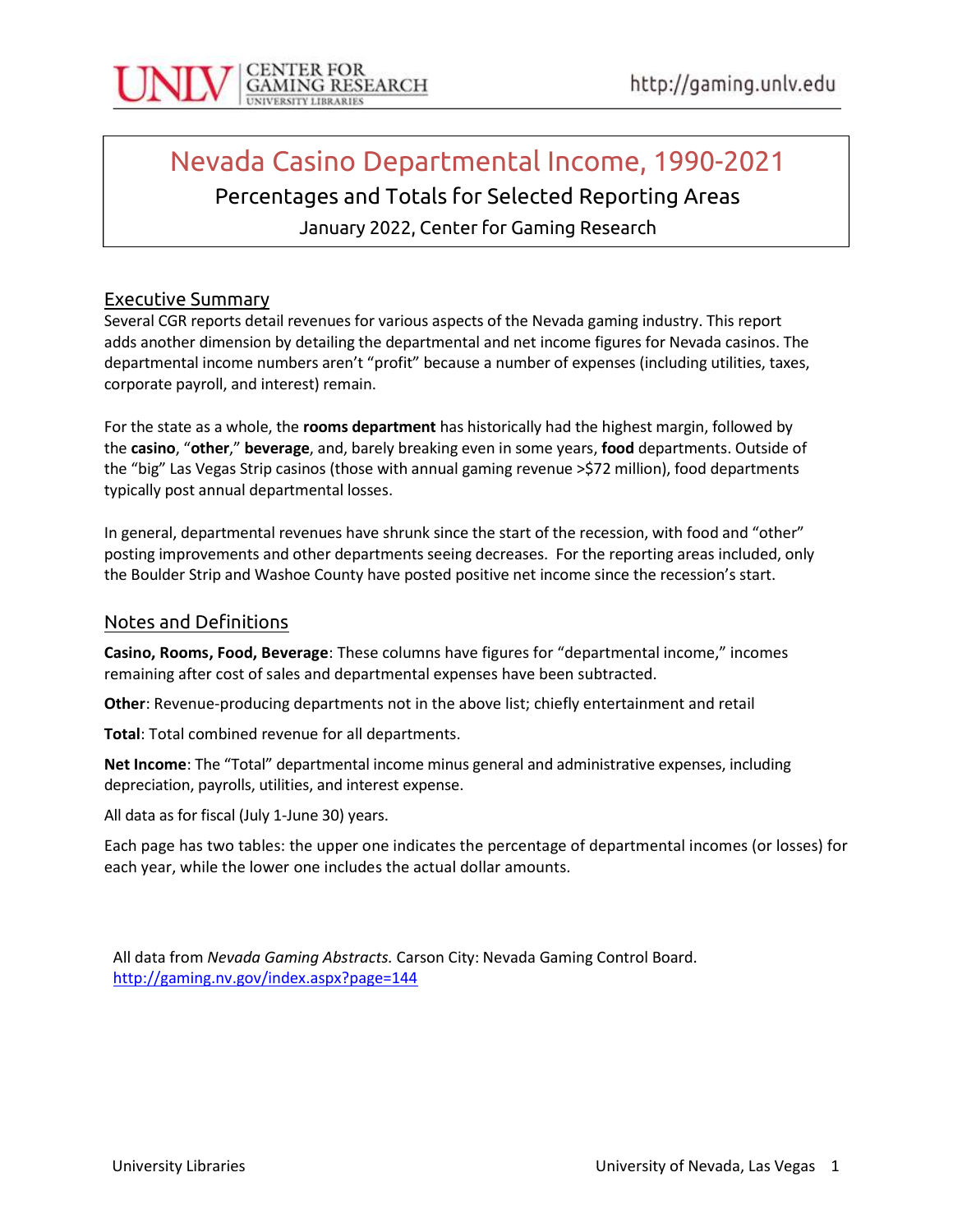

## Nevada Statewide: Departmental Income by Percentages

|      | Casino | Rooms | Food     | Beverage | Other | Total | Net Income |
|------|--------|-------|----------|----------|-------|-------|------------|
| 1990 | 51.1%  | 55.8% | $-16.0%$ | 35.6%    | 32.2% | 41.5% | 8.0%       |
| 1991 | 49.3%  | 54.2% | $-16.6%$ | 34.0%    | 30.7% | 39.9% | 6.1%       |
| 1992 | 51.6%  | 53.7% | $-13.5%$ | 32.1%    | 36.3% | 41.8% | 9.3%       |
| 1993 | 52.1%  | 55.1% | $-12.9%$ | 32.2%    | 34.3% | 42.4% | 11.9%      |
| 1994 | 51.3%  | 55.1% | $-13.7%$ | 31.3%    | 34.4% | 41.6% | 11.1%      |
| 1995 | 49.8%  | 57.5% | $-14.0%$ | 31.7%    | 31.1% | 40.8% | 10.6%      |
| 1996 | 49.2%  | 58.2% | $-13.4%$ | 31.5%    | 36.1% | 41.0% | 10.6%      |
| 1997 | 47.9%  | 58.7% | $-13.3%$ | 30.8%    | 38.0% | 40.4% | 8.3%       |
| 1998 | 45.8%  | 58.1% | $-11.6%$ | 31.4%    | 36.7% | 39.0% | 8.2%       |
| 1999 | 45.9%  | 58.6% | $-10.5%$ | 32.0%    | 37.8% | 39.4% | 5.7%       |
| 2000 | 45.7%  | 60.5% | $-7.2%$  | 39.5%    | 37.9% | 40.2% | 2.8%       |
| 2001 | 45.0%  | 61.8% | $-4.2%$  | 36.3%    | 40.2% | 40.8% | 3.1%       |
| 2002 | 44.8%  | 60.0% | $-2.4%$  | 36.7%    | 40.1% | 40.3% | $-0.2%$    |
| 2003 | 47.0%  | 60.3% | $-1.7%$  | 36.4%    | 41.6% | 41.7% | 4.7%       |
| 2004 | 47.6%  | 62.0% | $-0.3%$  | 37.8%    | 42.9% | 42.8% | 6.8%       |
| 2005 | 49.3%  | 63.6% | 1.4%     | 37.5%    | 39.9% | 35.5% | 8.4%       |
| 2006 | 48.4%  | 64.3% | 3.1%     | 39.2%    | 40.1% | 43.9% | 8.8%       |
| 2007 | 48.4%  | 65.8% | 1.8%     | 39.1%    | 32.6% | 43.4% | 9.1%       |
| 2008 | 46.5%  | 64.2% | 6.6%     | 37.3%    | 39.1% | 43.1% | 2.9%       |
| 2009 | 41.6%  | 59.1% | 7.2%     | 38.6%    | 38.1% | 39.4% | $-30.8%$   |
| 2010 | 39.8%  | 55.4% | 7.6%     | 38.7%    | 41.8% | 38.4% | $-18.4%$   |
| 2011 | 41.3%  | 56.3% | 7.4%     | 39.2%    | 40.6% | 39.0% | $-18.2%$   |
| 2012 | 40.6%  | 56.9% | 8.3%     | 38.2%    | 44.8% | 39.5% | $-5.3%$    |
| 2013 | 41.9%  | 57.0% | 8.5%     | 37.8%    | 44.0% | 40.0% | $-5.8%$    |
| 2014 | 42.9%  | 58.8% | 9.4%     | 35.9%    | 43.7% | 40.9% | $-3.1%$    |
| 2015 | 41.9%  | 59.7% | 10.2%    | 35.1%    | 47.8% | 43.9% | $-2.7%$    |
| 2016 | 43.7%  | 62.1% | 12.3%    | 36.9%    | 49.4% | 43.4% | 3.9%       |
| 2017 | 45.9%  | 62.3% | 12.2%    | 37.7%    | 52.6% | 45.0% | 5.9%       |
| 2018 | 45.3%  | 62.5% | 11.5%    | 41.6%    | 52.7% | 44.9% | $-4.3%$    |
| 2019 | 56.7%  | 64.5% | 13.0%    | 44.7%    | 50.3% | 49.4% | 8.4%       |
| 2020 | 52.7%  | 61.3% | 6.7%     | 42.8%    | 49.2% | 45.8% | 15.8%      |
| 2021 | 65.4%  | 56.6% | 1.2%     | 51.6%    | 57.9% | 55.1% | $-1.3%$    |
| Avg. | 47.4%  | 59.4% | $-0.7%$  | 36.9%    | 41.1% | 42.0% | 2.4%       |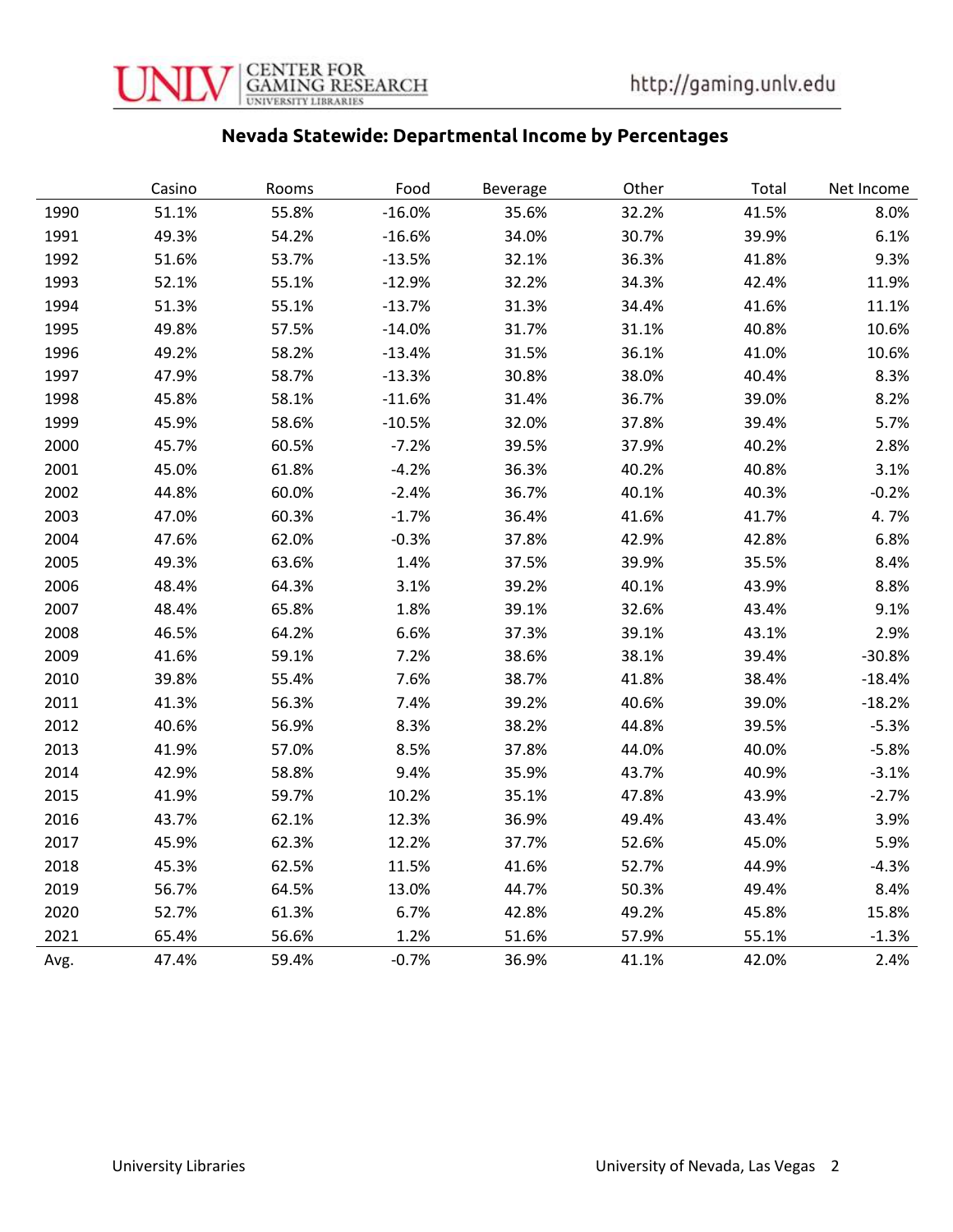#### Nevada Statewide: Departmental Income in Dollars

|      | Casino        | Rooms         | Food            | Beverage    | Other         | Total          | Net Income         |
|------|---------------|---------------|-----------------|-------------|---------------|----------------|--------------------|
| 1990 | 2,531,194,619 | 617,271,019   | (152, 514, 437) | 173,143,708 | 185,576,166   | 3,354,671,075  | 648,190,720        |
| 1991 | 2,718,529,311 | 667,034,656   | (175,868,940)   | 177,643,171 | 212,827,920   | 3,600,166,118  | 545,907,955        |
| 1992 | 2,880,464,612 | 680,600,052   | (148, 849, 859) | 168,574,928 | 245,227,283   | 3,826,017,016  | 848,606,217        |
| 1993 | 3,066,093,222 | 738,306,734   | (147, 269, 904) | 172,970,461 | 248,788,159   | 4,078,888,672  | 1,146,090,269      |
| 1994 | 3,336,525,998 | 873,760,310   | (178, 659, 789) | 184,036,674 | 315,972,238   | 4,531,635,431  | 1,209,906,411      |
| 1995 | 3,500,027,908 | 1,069,010,563 | (199,602,008)   | 197,601,721 | 330,071,252   | 4,897,109,436  | 1,276,794,091      |
| 1996 | 3,633,295,715 | 1,182,793,359 | (206, 189, 317) | 205,867,577 | 429,882,636   | 5,245,649,970  | 1,355,497,949      |
| 1997 | 3,591,832,010 | 1,303,510,212 | (216, 180, 607) | 210,837,856 | 479,534,873   | 5,369,534,344  | 1,101,742,970      |
| 1998 | 3,550,563,786 | 1,349,120,778 | (202, 787, 505) | 226,430,900 | 491,638,636   | 5,414,966,595  | 1,134,328,500      |
| 1999 | 3,866,600,224 | 1,535,857,824 | (203,927,622)   | 252,470,759 | 607,678,737   | 6,058,679,922  | 876,587,138        |
| 2000 | 4,250,904,923 | 1,915,624,614 | (160,863,495)   | 323,381,004 | 735,093,073   | 7,064,140,119  | 496,841,799        |
| 2001 | 4,191,686,931 | 2,143,106,946 | (99, 943, 958)  | 339,414,639 | 807,316,569   | 7,381,581,127  | 554,428,461        |
| 2002 | 3,994,235,635 | 1,906,666,197 | (56,052,651)    | 345,241,107 | 777,790,850   | 6,967,881,138  | (33, 541, 881)     |
| 2003 | 4,346,977,812 | 2,011,512,035 | (41,073,376)    | 358,082,913 | 816,416,234   | 7,491,915,618  | 845,391,717        |
| 2004 | 4,708,733,451 | 2,369,886,788 | (9,054,258)     | 409,174,765 | 909,007,244   | 8,387,747,990  | 1,325,046,548      |
| 2005 | 5,260,871,115 | 2,724,272,115 | 40,822,052      | 437,782,178 | 923,626,021   | 9,583,636,578  | 1,803,736,903      |
| 2006 | 5,714,697,511 | 3,140,513,187 | 101,283,331     | 513,250,941 | 1,110,164,697 | 10,579,909,667 | 2,110,643,824      |
| 2007 | 6,042,676,873 | 3,377,426,448 | 60,895,645      | 547,071,494 | 927,932,963   | 10,956,003,423 | 2,297,481,525      |
| 2008 | 5,599,654,661 | 3,281,751,803 | 233,617,677     | 496,212,641 | 1,171,676,973 | 10,782,913,755 | 721,181,848        |
| 2009 | 4,379,263,170 | 2,520,057,694 | 229,691,029     | 512,259,719 | 1,033,719,209 | 8,674,990,821  | (6,778,293,613)    |
| 2010 | 3,349,429,065 | 1,980,896,485 | 200,723,168     | 462,201,179 | 1,012,717,404 | 7,005,967,301  | (3,362,651,595)    |
| 2011 | 4,199,992,775 | 2,446,481,647 | 242,130,039     | 589,463,432 | 1,112,411,197 | 8,590,479,090  | (3,996,656,422)    |
| 2012 | 4,178,480,766 | 2,685,751,598 | 287,765,341     | 623,676,382 | 1,290,038,406 | 9,065,712,493  | (1, 212, 990, 361) |
| 2013 | 4,359,859,686 | 2,729,629,199 | 294,815,102     | 627,373,082 | 1,221,819,859 | 9,233,496,928  | (1,348,992,937)    |
| 2014 | 4,562,521,333 | 3,028,080,629 | 336,909,768     | 600,632,324 | 1,251,278,461 | 9,779,422,515  | (743, 688, 008)    |
| 2015 | 4,449,726,901 | 3,223,343,806 | 383,708,409     | 605,198,251 | 1,475,708,645 | 10,137,686,012 | (661, 779, 138)    |
| 2016 | 4,706,691,384 | 3,622 958 279 | 477,839,928     | 638,248,380 | 1,501,668,012 | 10,947,405,983 | 978,956,175        |
| 2017 | 5,103,155,821 | 3,842,938,867 | 472,991,388     | 680,742,782 | 1,684,533,105 | 11,784,361,963 | 1,557,358,386      |
| 2018 | 5,256,944,696 | 3,899,013,263 | 462,388,416     | 806,965,516 | 1,741,550,014 | 12,166,861,905 | (1, 168, 224, 369) |
| 2019 | 4,961,440,574 | 4,159,351,877 | 549,254,244     | 931,220,407 | 1,528,630,249 | 12,129,897,351 | 2,055,525,922      |
| 2020 | 3,557,153,326 | 2,892,800,726 | 210,445,535     | 636,563,792 | 1,114,868,534 | 8,411,831,913  | 2,893,142,737      |
| 2021 | 5,526,670,112 | 1,780,836,336 | 19,695,232      | 620,555,729 | 935,886,327   | 8,883,643,736  | (206, 434, 123)    |
| Avg. | 4,230,527,998 | 2,196,038,960 | 75,191,831      | 439,821,575 | 894,720,373   | 7,887,025,188  | 258,441,738        |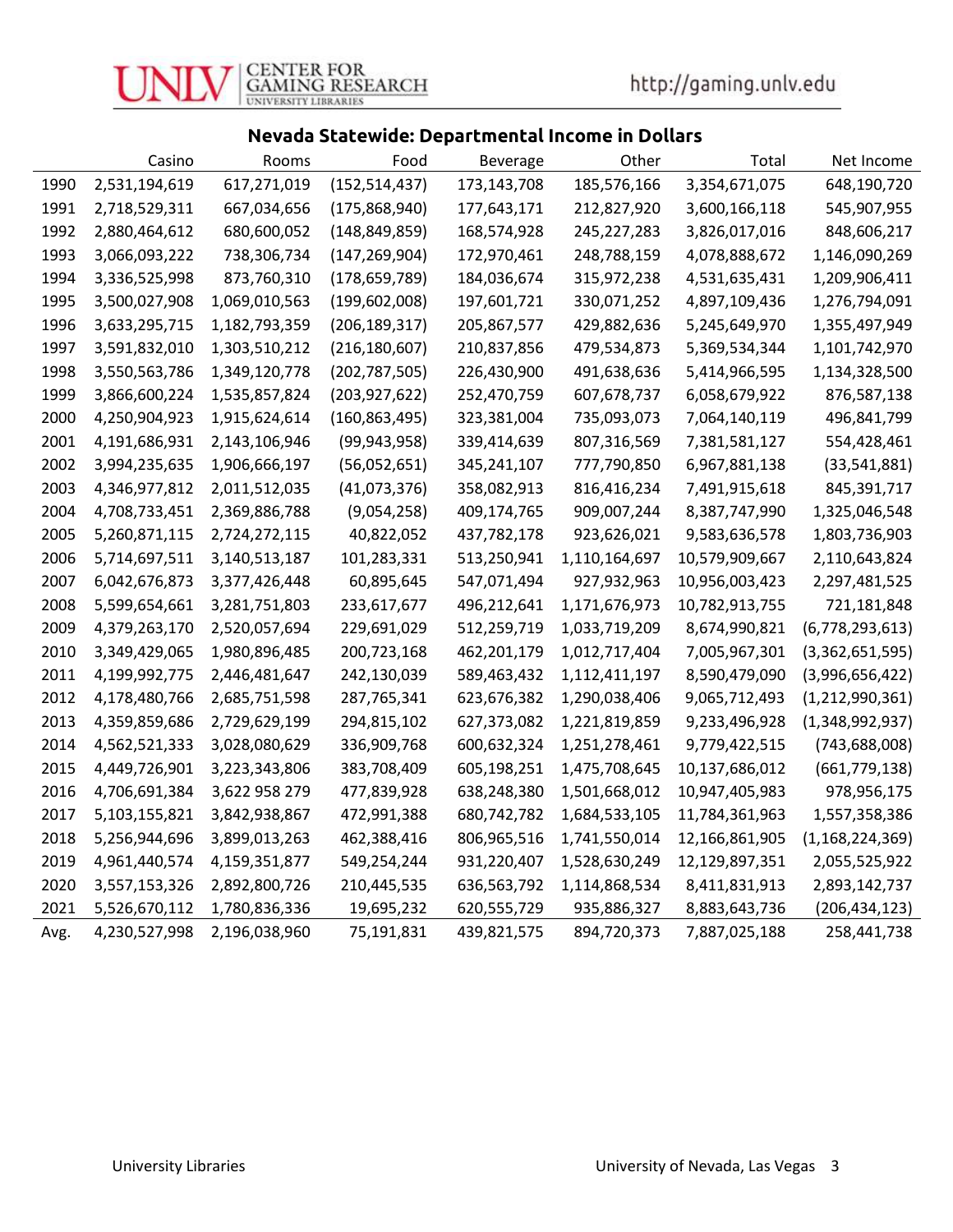#### Big Las Vegas Strip: Departmental Income by Percentages

|      | Casino | Rooms | Food    | <b>Beverage</b> | Other | Total | Net Income |
|------|--------|-------|---------|-----------------|-------|-------|------------|
| 1990 | 44.9%  | 57.7% | $-6.3%$ | 40.1%           | 41.3% | 40.9% | 12.3%      |
| 1991 | 46.4%  | 56.7% | $-6.6%$ | 36.9%           | 34.8% | 40.8% | 11.6%      |
| 1992 | 47.6%  | 55.7% | $-3.7%$ | 34.5%           | 45.2% | 42.2% | 12.7%      |
| 1993 | 46.1%  | 57.9% | $-4.7%$ | 33.4%           | 43.4% | 41.7% | 14.7%      |
| 1994 | 45.7%  | 58.4% | $-7.4%$ | 31.9%           | 38.2% | 40.6% | 12.3%      |
| 1995 | 42.7%  | 62.3% | $-5.8%$ | 33.5%           | 32.1% | 39.7% | 13.5%      |
| 1996 | 42.8%  | 63.6% | $-3.4%$ | 33.9%           | 39.0% | 41.2% | 16.2%      |
| 1997 | 41.1%  | 63.8% | $-5.0%$ | 33.1%           | 41.1% | 40.7% | 14.1%      |
| 1998 | 37.4%  | 63.7% | $-3.2%$ | 34.0%           | 41.8% | 38.9% | 12.7%      |
| 1999 | 37.0%  | 63.9% | $-2.4%$ | 35.4%           | 42.4% | 38.9% | 9.3%       |
| 2000 | 37.4%  | 65.3% | 2.4%    | 40.9%           | 42.6% | 40.5% | 3.4%       |
| 2001 | 36.4%  | 66.5% | 5.9%    | 42.3%           | 48.2% | 42.0% | 4.4%       |
| 2002 | 35.6%  | 64.8% | 7.6%    | 41.7%           | 47.0% | 40.9% | $-2.0%$    |
| 2003 | 40.4%  | 64.6% | 7.2%    | 40.0%           | 48.2% | 42.8% | 6.0%       |
| 2004 | 42.1%  | 66.0% | 9.4%    | 40.3%           | 49.6% | 44.5% | 9.5%       |
| 2005 | 43.6%  | 67.3% | 10.0%   | 39.4%           | 44.9% | 45.0% | 9.5%       |
| 2006 | 40.5%  | 67.0% | 12.0%   | 41.7%           | 39.4% | 43.1% | 8.2%       |
| 2007 | 40.8%  | 69.2% | 10.3%   | 42.7%           | 35.6% | 43.3% | 10.4%      |
| 2008 | 38.3%  | 67.6% | 17.1%   | 41.1%           | 42.8% | 43.6% | 5.6%       |
| 2009 | 29.9%  | 63.2% | 17.4%   | 42.9%           | 42.3% | 39.0% | $-28.8%$   |
| 2010 | 30.2%  | 58.9% | 15.2%   | 43.2%           | 46.2% | 38.0% | $-15.1%$   |
| 2011 | 33.1%  | 59.8% | 16.7%   | 43.9%           | 47.9% | 40.0% | $-12.7%$   |
| 2012 | 30.5%  | 60.0% | 16.9%   | 41.2%           | 51.4% | 39.8% | $-9.5%$    |
| 2013 | 33.3%  | 60.3% | 16.9%   | 41.0%           | 51.0% | 40.7% | $-7.9%$    |
| 2014 | 35.8%  | 62.1% | 17.4%   | 38.5%           | 49.9% | 42.0% | $-4.2%$    |
| 2015 | 32.7%  | 62.8% | 18.4%   | 39.3%           | 53.6% | 42.1% | $-3.8%$    |
| 2016 | 35.6%  | 65.0% | 20.3%   | 40.4%           | 54.3% | 44.5% | 3.7%       |
| 2017 | 38.9%  | 65.1% | 20.2%   | 40.4%           | 57.1% | 46.3% | 6.4%       |
| 2018 | 37.9%  | 65.1% | 18.4%   | 43.9%           | 58.4% | 45.9% | $-7.9%$    |
| 2019 | 48.4%  | 66.7% | 19.4%   | 42.0%           | 55.3% | 44.3% | 7.5%       |
| 2020 | 42.0%  | 63.5% | 14.1%   | 38.2%           | 53.2% | 44.9% | 26.9%      |
| 2021 | 56.7%  | 57.0% | 6.2%    | 51.1%           | 60.9% | 50.6% | $-21.2%$   |
| Avg. | 39.7%  | 62.9% | 8.2%    | 39.5%           | 46.2% | 42.2% | 3.7%       |

Las Vegas Strip locations with more than \$72 million in annual gaming revenue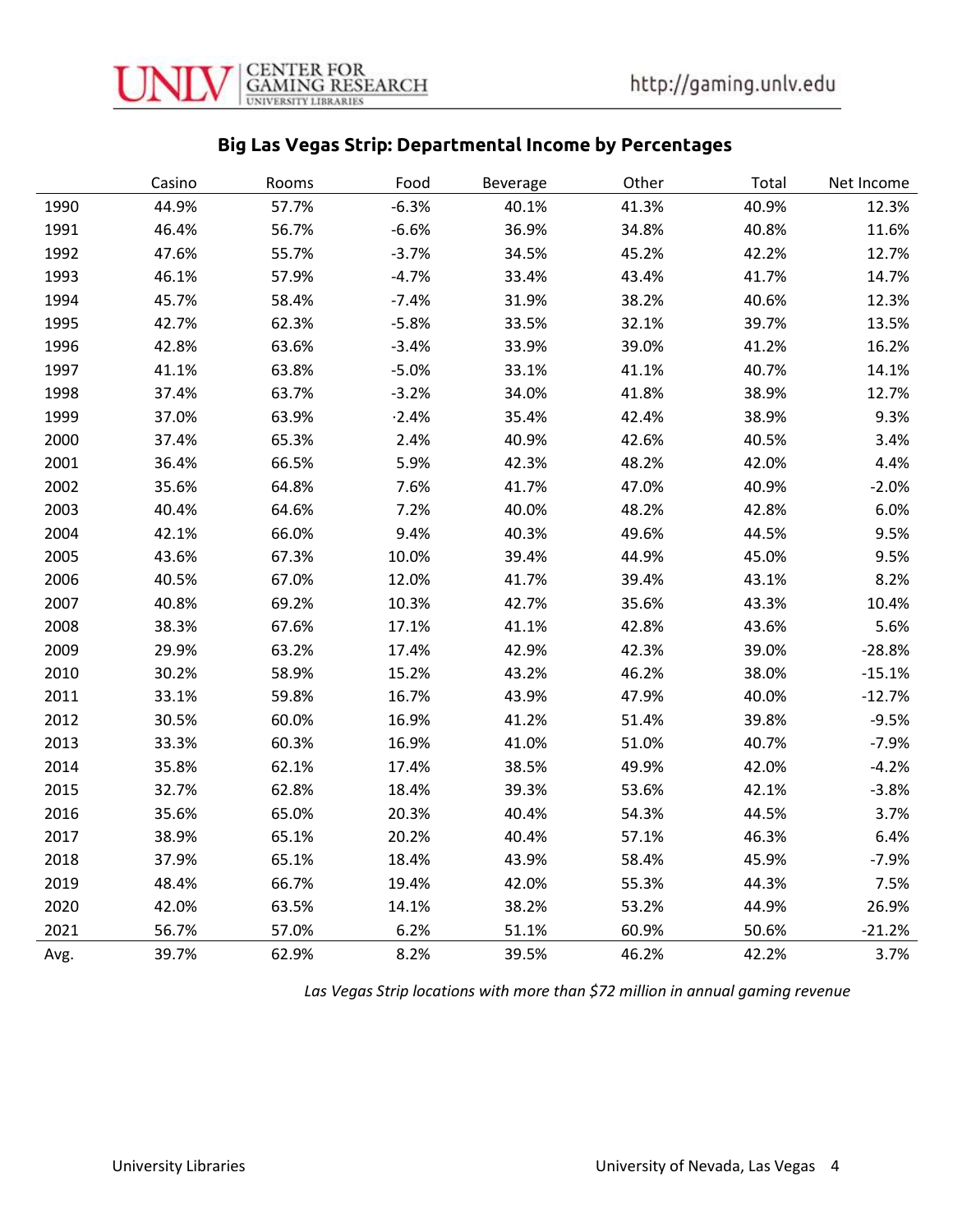#### Big Las Vegas Strip: Departmental Income in Dollars

|      | Casino        | Rooms         | Food           | Beverage    | Other         | Total         | Net Income         |
|------|---------------|---------------|----------------|-------------|---------------|---------------|--------------------|
| 1990 | 754,396,590   | 298,420,492   | (20, 535, 591) | 72,132,452  | 103,147,416   | 1,207,561,359 | 363,115,835        |
| 1991 | 961,302,668   | 342,434,849   | (25, 798, 165) | 72,440,694  | 114,016,920   | 1,464,396,966 | 415,738,253        |
| 1992 | 944,136,454   | 344,134,328   | (14, 834, 384) | 66,324,439  | 144,111,661   | 1,483,872,498 | 447,402,668        |
| 1993 | 1,019,693,370 | 405,639,315   | (20, 228, 174) | 68,850,975  | 158,559,200   | 1,632,514,686 | 576,783,893        |
| 1994 | 1,260,637,049 | 538,083,413   | (41, 841, 979) | 79,786,259  | 201,840,619   | 2,038,505,361 | 619,912,732        |
| 1995 | 1,317,990,842 | 709,529,421   | (36,621,231)   | 91,618,423  | 199,742,476   | 2,282,259,931 | 778,442,050        |
| 1996 | 1,368,338,798 | 788,697,748   | (22, 280, 166) | 94,121,343  | 273,247,446   | 2,502,125,169 | 981,879,626        |
| 1997 | 1,354,671,168 | 895,930,008   | (34, 630, 804) | 96,694,928  | 304,594,739   | 2,617,260,039 | 909,010,273        |
| 1998 | 1,254,175,159 | 940,535,994   | (24, 234, 398) | 105,471,539 | 322,783,898   | 2,598,732,192 | 845,657,898        |
| 1999 | 1,325,583,529 | 1,063,330,423 | (21,790,729)   | 125,230,074 | 421,443,412   | 2,913,796,709 | 697,838,300        |
| 2000 | 1,599,950,183 | 1,433,610,971 | 27,334,815     | 180,948,805 | 539,678,094   | 3,781,522,868 | 314,921,395        |
| 2001 | 1,520,364,189 | 1,621,259,921 | 74,140,750     | 196,701,233 | 630,975,794   | 4,043,441,887 | 442,400,167        |
| 2002 | 1,334,846,750 | 1,420,597,057 | 92,093,938     | 189,850,834 | 594,057,181   | 3,631,444,860 | (176, 419, 743)    |
| 2003 | 1,630,301,135 | 1,516,578,730 | 94,878,210     | 198,262,048 | 637,212,311   | 4,077,232,434 | 566,700,816        |
| 2004 | 1,856,025,952 | 1,795,217,281 | 141,417,579    | 224,976,673 | 715,252,716   | 4,732,890,201 | 1,008,255,866      |
| 2005 | 2,073,768,901 | 2,068,474,328 | 168,268,199    | 238,647,991 | 725,389,566   | 5,274,548,985 | 1,113,690,536      |
| 2006 | 2,235,994,026 | 2,387,988,982 | 241,851,860    | 302,134,805 | 720,058,364   | 5,888,028,037 | 1,114,158,107      |
| 2007 | 2,427,086,387 | 2,603,478,821 | 209,424,364    | 332,976,531 | 730,116,194   | 6,303,082,297 | 1,511,344,157      |
| 2008 | 2,207,457,567 | 2,565,834,457 | 371,204,124    | 303,874,801 | 931,876,061   | 6,380,247,010 | 814,648,039        |
| 2009 | 1,449,382,974 | 1,977,655,372 | 334,222,033    | 320,367,841 | 857,410,947   | 4,939,039,167 | (3,654,243,492)    |
| 2010 | 1,412,950,800 | 1,679,200!227 | 283,817,161    | 341,285,816 | 886,248,033   | 4,603,502,037 | (1,833,816,578)    |
| 2011 | 1,619,903,476 | 1,838,299,061 | 329,856,946    | 374,260,309 | 969,962,090   | 5,132,281,882 | (1,633,186,285)    |
| 2012 | 1,537,612,345 | 2,103,781,100 | 374,951,410    | 426,563,947 | 1,112,164,283 | 5,555,073,085 | (1,328,216,287)    |
| 2013 | 1,764,419,980 | 2,165,340,401 | 380,789,077    | 446,330,195 | 1,074,299,010 | 5,831,178,663 | (1, 125, 418, 258) |
| 2014 | 1,975,284,690 | 2,410,987,817 | 408,987,483    | 423,677,328 | 1,105,398,636 | 6,324,035,954 | (630, 815, 789)    |
| 2015 | 1,731,786,103 | 2,540,927,992 | 448,286,886    | 434,168,009 | 1,270,685,297 | 6,425,854,287 | (581, 391, 213)    |
| 2016 | 1,921,304,030 | 2,874,342,096 | 513,055,660    | 455,431,808 | 1,267,964,518 | 7,032,098,112 | 584,008,685        |
| 2017 | 2,159,799,530 | 3,026,231,954 | 513,107,351    | 475,878,248 | 1,420,773,568 | 7,595,790,651 | 1,058,003,316      |
| 2018 | 2,199,338,791 | 3,032,153,759 | 487,689,535    | 551,408,343 | 1,519,822,177 | 7,790,412,605 | (1,340,673,004)    |
| 2019 | 1,994,778,745 | 3,269,302,612 | 552,482,992    | 537,245,499 | 1,284,924,898 | 6,864,336,539 | 1,155,995,836      |
| 2020 | 1,304,832,415 | 2,245,237,919 | 299,206,865    | 334,498,824 | 886,957,084   | 5,070,733,107 | 3,042,898,394      |
| 2021 | 1,749,082,067 | 1,148,019,938 | 58,263,683     | 287,718,178 | 571,298,455   | 3,814,382,321 | (1,595,562,734)    |
| Avg. | 1,597,358,535 | 1,707,467,887 | 196,266,826    | 263,295,517 | 713,700,471   | 4,452,187,083 | 227,697,619        |

Las Vegas Strip locations with more than \$72 million in annual gaming revenue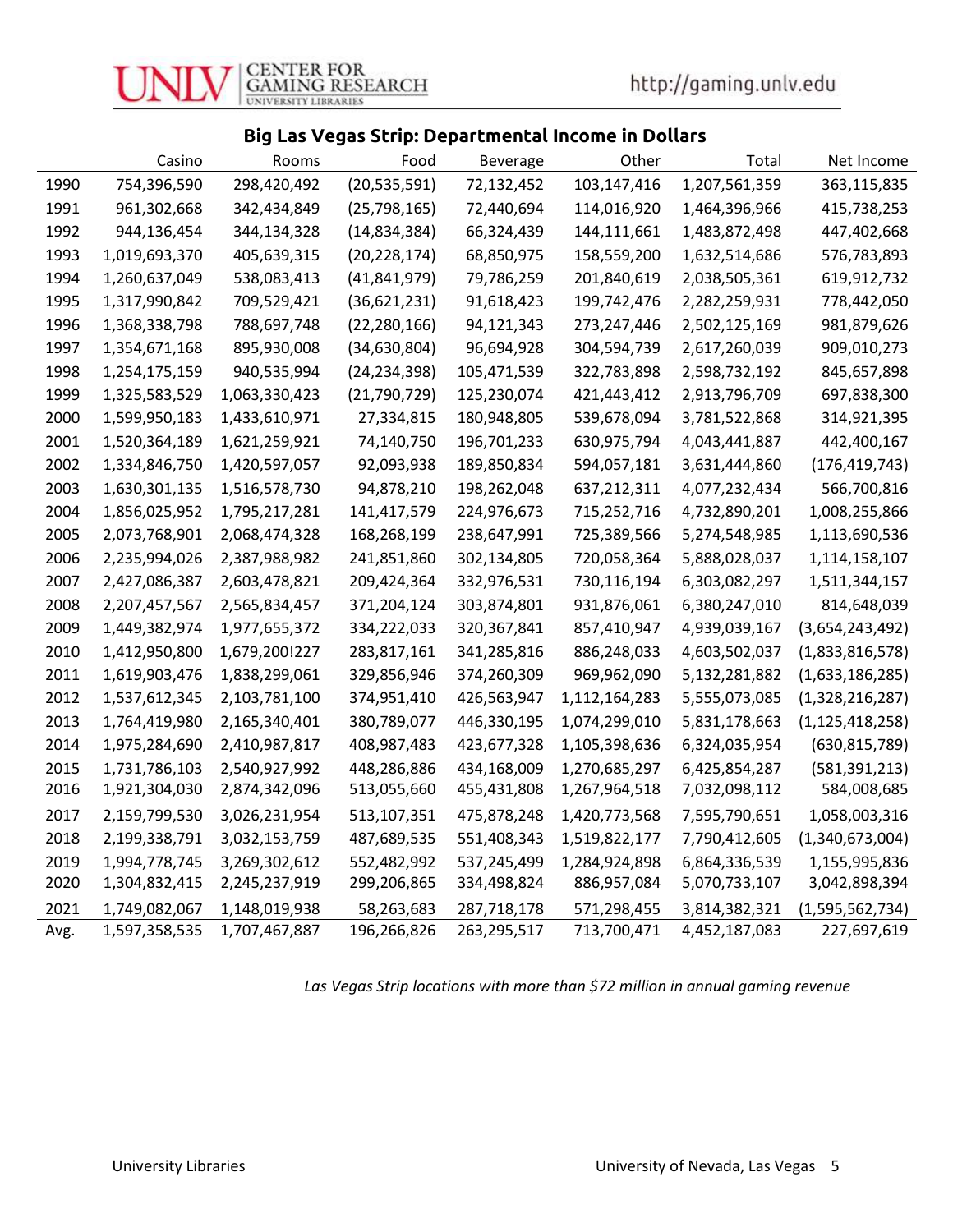

#### Small Las Vegas Strip: Departmental Income by Percentages

|      | Casino | Rooms | Food     | Beverage | Other | Total | Net Income |
|------|--------|-------|----------|----------|-------|-------|------------|
| 1990 | 46.9%  | 49.4% | $-37.9%$ | 33.4%    | 58.6% | 37.6% | $-0.5%$    |
| 1991 | 30.7%  | 52.2% | $-32.6%$ | 38.9%    | 45.1% | 28.2% | $-13.7%$   |
| 1992 | 37.9%  | 51.1% | $-28.5%$ | 31.3%    | 55.1% | 33.1% | $-1.5%$    |
| 1993 | 42.5%  | 46.4% | $-27.2%$ | 38.6%    | 53.5% | 33.9% | 3.8%       |
| 1994 | 42.8%  | 49.7% | $-25.1%$ | 32.3%    | 58.0% | 35.8% | $-1.7%$    |
| 1995 | 42.2%  | 55.5% | $-26.0%$ | 30.4%    | 61.3% | 36.8% | $-1.5%$    |
| 1996 | 46.1%  | 55.0% | $-24.7%$ | 29.4%    | 52.5% | 38.5% | 1.9%       |
| 1997 | 42.8%  | 55.2% | $-26.9%$ | 27.0%    | 49.5% | 36.2% | $-0.4%$    |
| 1998 | 41.6%  | 49.0% | $-20.2%$ | 26.8%    | 40.8% | 34 9% | $-5.9%$    |
| 1999 | 41.5%  | 54.5% | $-13.3%$ | 26.8%    | 59.4% | 39.2% | $-14.6%$   |
| 2000 | 36.3%  | 55.7% | $-13.6%$ | 33.1%    | 56.8% | 37.2% | $-15.2%$   |
| 2001 | 41.9%  | 56.0% | $-13.5%$ | 35.8%    | 60.0% | 40.4% | $-3.7%$    |
| 2002 | 41.0%  | 52.3% | $-14.0%$ | 36.4%    | 62.3% | 38.9% | $-6.8%$    |
| 2003 | 41.8%  | 53.9% | $-14.7%$ | 38.2%    | 52.0% | 38.4% | $-5.7%$    |
| 2004 | 44.3%  | 56.8% | $-12.3%$ | 39.4%    | 55.7% | 39.9% | 1.6%       |
| 2005 | 45.8%  | 60.1% | $-11.0%$ | 40.6%    | 47.4% | 42.7% | 3.2%       |
| 2006 | 46.6%  | 60.2% | $-12.7%$ | 39.2%    | 69.5% | 47.4% | 10.4%      |
| 2007 | 48.6%  | 63.8% | $-8.2%$  | 38.7%    | 37.3% | 43.6% | 11.9%      |
| 2008 | 47.1%  | 58.2% | 1.2%     | 30.8%    | 39.4% | 41.5% | $-9.1%$    |
| 2009 | 46.8%  | 45.5% | $-5.0%$  | 32.1%    | 36.0% | 37.0% | $-46.0%$   |
| 2010 | 40.9%  | 44.4% | 1.6%     | 36.7%    | 28.5% | 34.6% | $-64.0%$   |
| 2011 | 26.2%  | 49.5% | 1.3%     | 34.2%    | 21.8% | 28.9% | $-34.4%$   |
| 2012 | 34.7%  | 47.6% | 2.2%     | 30.7%    | 28.2% | 32.7% | $-30.1%$   |
| 2013 | 34.7%  | 46.8% | $-0.4%$  | 29.8%    | 33.2% | 32.7% | $-30.8%$   |
| 2014 | 41.1%  | 48.5% | 4.9%     | 26.7%    | 33.6% | 36.5% | $-25.1%$   |
| 2015 | 37.5%  | 48.6% | 1.4%     | 14.9%    | 39.7% | 33.4% | $-20.0%$   |
| 2016 | 37.6%  | 51.6% | 7.6%     | 17.8%    | 46.3% | 36.4% | $-23.5%$   |
| 2017 | 39.5%  | 53.7% | 9.9%     | 27.3%    | 48.7% | 39.6% | $-18.1%$   |
| 2018 | 33.8%  | 55.8% | 7.4%     | 35.9%    | 26.3% | 36.6% | $-26.5%$   |
| 2019 | 45.5%  | 57.0% | 12.9%    | 36.1%    | 40.9% | 42.4% | $-10.5%$   |
| 2020 | 41.3%  | 51.8% | 3.5%     | 44.8%    | 51.0% | 40.3% | $-36.9%$   |
| 2021 | 53.3%  | 48.0% | $-1.2%$  | 51.2%    | 67.8% | 48.8% | $-30.4%$   |
| Avg. | 41.3%  | 52.6% | $-10.2%$ | 33.3%    | 47.4% | 37.7% | $-14.4%$   |

Las Vegas Strip locations with \$36 million to \$72 million in annual gaming revenue (1990-1995) and \$1 million to \$72 million in annual gaming revenue (1996 to present)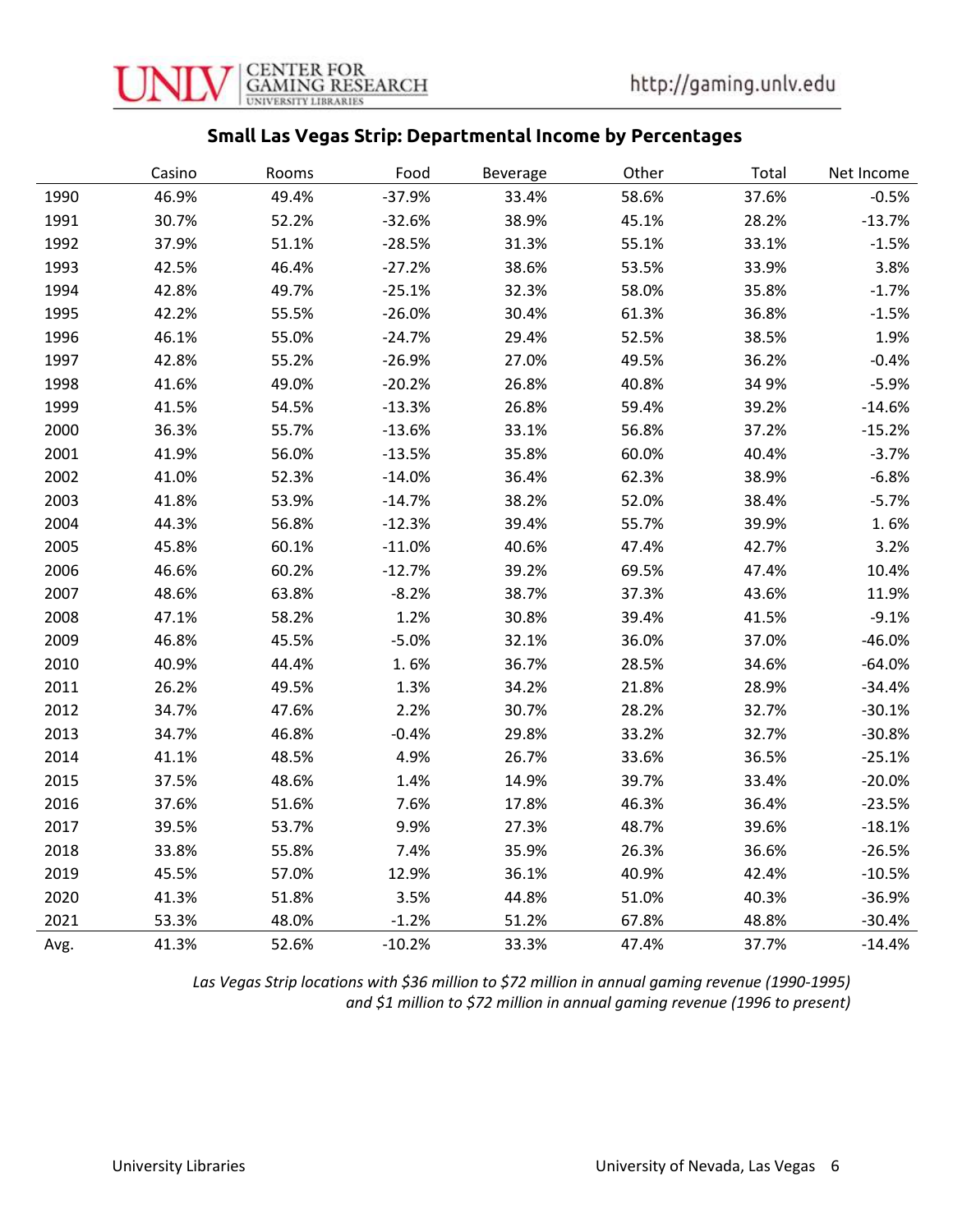#### Small Las Vegas Strip: Departmental Income in Dollars

|      | Casino        | Rooms       | Food           | Beverage   | Other       | Total       | Net Income      |
|------|---------------|-------------|----------------|------------|-------------|-------------|-----------------|
| 1990 | 179,768,580   | 40,088,826  | (26,013,085)   | 11,647,340 | 22,630,046  | 228,121,707 | (3, 187, 473)   |
| 1991 | 97,656,099    | 44,867,981  | (20, 146, 585) | 12,651,736 | 14,796,719  | 149,825,950 | (72, 572, 072)  |
| 1992 | 110,853,552   | 36,106,222  | (15,602,296)   | 7,941,920  | 19,023,262  | 158,322,660 | (7, 238, 262)   |
| 1993 | 132,253,914   | 33,046,881  | (19,088,209)   | 12,430,313 | 15,164,537  | 173,807,436 | 19,593,426      |
| 1994 | 106,994,696   | 46,392,048  | (16, 187, 340) | 8,228,129  | 25,288,576  | 170,716,109 | (7,899,847)     |
| 1995 | 88,813,862    | 49,966,002  | (16,055,263)   | 6,905,451  | 29,520,893  | 159,150,945 | (6, 516, 400)   |
| 1996 | 179,583,845   | 75,086,433  | (22, 373, 331) | 12,009,363 | 33,456,018  | 277,762,328 | 13,524,557      |
| 1997 | 151,912,237   | 72,351,172  | (22,034,375)   | 10,727,609 | 26,788,567  | 239,745,210 | (2,613,049)     |
| 1998 | 152,234,548   | 69,448,632  | (16,824,605)   | 12,105,129 | 34,648,058  | 251,611,762 | (42,884,162)    |
| 1999 | 225,939,746   | 128,858,212 | (16, 767, 549) | 15,942,724 | 72,776,611  | 426,749,744 | (159, 465, 480) |
| 2000 | 146,255,162   | 103,256,755 | (13, 141, 153) | 19,120,162 | 60,299,664  | 315,798,590 | (129, 470, 976) |
| 2001 | 183,135,038   | 118,361,300 | (14, 564, 362) | 23,759,994 | 65,965,753  | 376,648,723 | (34, 281, 160)  |
| 2002 | 206, 227, 818 | 103,738,073 | (16, 395, 529) | 26,659,635 | 71,969,435  | 392,199,432 | (68, 602, 798)  |
| 2003 | 189,711,339   | 107,247,010 | (16, 314, 101) | 27,447,089 | 48,972,510  | 357,063,847 | (53,011,616)    |
| 2004 | 223,278,521   | 143,380,551 | (15, 417, 957) | 31,853,063 | 64,921,929  | 430,536,349 | 174,791,758     |
| 2005 | 242,788,164   | 177,544,441 | (14,696,024)   | 38,815,988 | 57,931,990  | 502,384,559 | 38,037,028      |
| 2006 | 244,503,781   | 170,897,955 | (16,833,157)   | 38,264,429 | 175,394,626 | 612,227,634 | 134,674,774     |
| 2007 | 265,935,852   | 202,660,619 | (12, 237, 640) | 42,707,218 | 47,519,675  | 546,585,724 | 149,648,531     |
| 2008 | 237,969,361   | 158,686,193 | 1,826,808      | 26,687,917 | 53,464,224  | 478,634,503 | (105, 258, 451) |
| 2009 | 222,991,852   | 109,725,965 | (7, 191, 482)  | 32,259,831 | 51,020,569  | 408,806,735 | (508, 360, 777) |
| 2010 | 198,162,180   | 113,423,191 | 2,440,237      | 43,778,002 | 40,592,303  | 398,395,913 | (736, 721, 447) |
| 2011 | 156,772,902   | 219,718,473 | 3,461,109      | 65,671,003 | 37,055,681  | 482,679,168 | (575,293,478)   |
| 2012 | 178,569,533   | 170,677,665 | 3,921,970      | 36,307,469 | 36,172,056  | 425,648,693 | (391, 539, 952) |
| 2013 | 158,956,998   | 157,888,304 | (602, 151)     | 31,238,622 | 47,127,936  | 394,609,709 | (371, 162, 191) |
| 2014 | 196,225,208   | 180,394,041 | 8,246,327      | 27,092,178 | 44,046,874  | 456,004,628 | (312, 850, 986) |
| 2015 | 205,471,096   | 204,171,480 | 2,993,587      | 20,738,076 | 63,522,722  | 496,896,963 | (341,885,866)   |
| 2016 | 172,946,616   | 200,917,612 | 15,584,290     | 17,883,326 | 65,424,486  | 472,756,330 | (304, 628, 749) |
| 2017 | 189,433,379   | 230,240,272 | 19,906,173     | 26,935,369 | 67,814,879  | 534,330,072 | (244,009,704)   |
| 2018 | 164,402,557   | 248,915,615 | 15,313,028     | 37,987,870 | 25,840,826  | 492,459,896 | (356, 110, 486) |
| 2019 | 156,784,093   | 197,169,051 | 23,384,206     | 34,743,657 | 35,902,834  | 447,983,841 | (110, 628, 600) |
| 2020 | 117,329,986   | 138,854,294 | 4,359,147      | 24,778,573 | 45,592,833  | 330,914,833 | (302, 678, 056) |
| 2021 | 266,019,147   | 131,501,619 | $-1,394,353$   | 46,660,050 | 131,686,940 | 574,473,403 | (357, 203, 688) |
| Avg. | 179,683,802   | 130,799,465 | (6,826,365)    | 25,999,351 | 51,010,439  | 380,120,419 | (158, 618, 927) |

Las Vegas Strip locations with \$36 million to \$72 million in annual gaming revenue (1990-1995) and \$1 million to \$72 million in annual gaming revenue (1996 to present)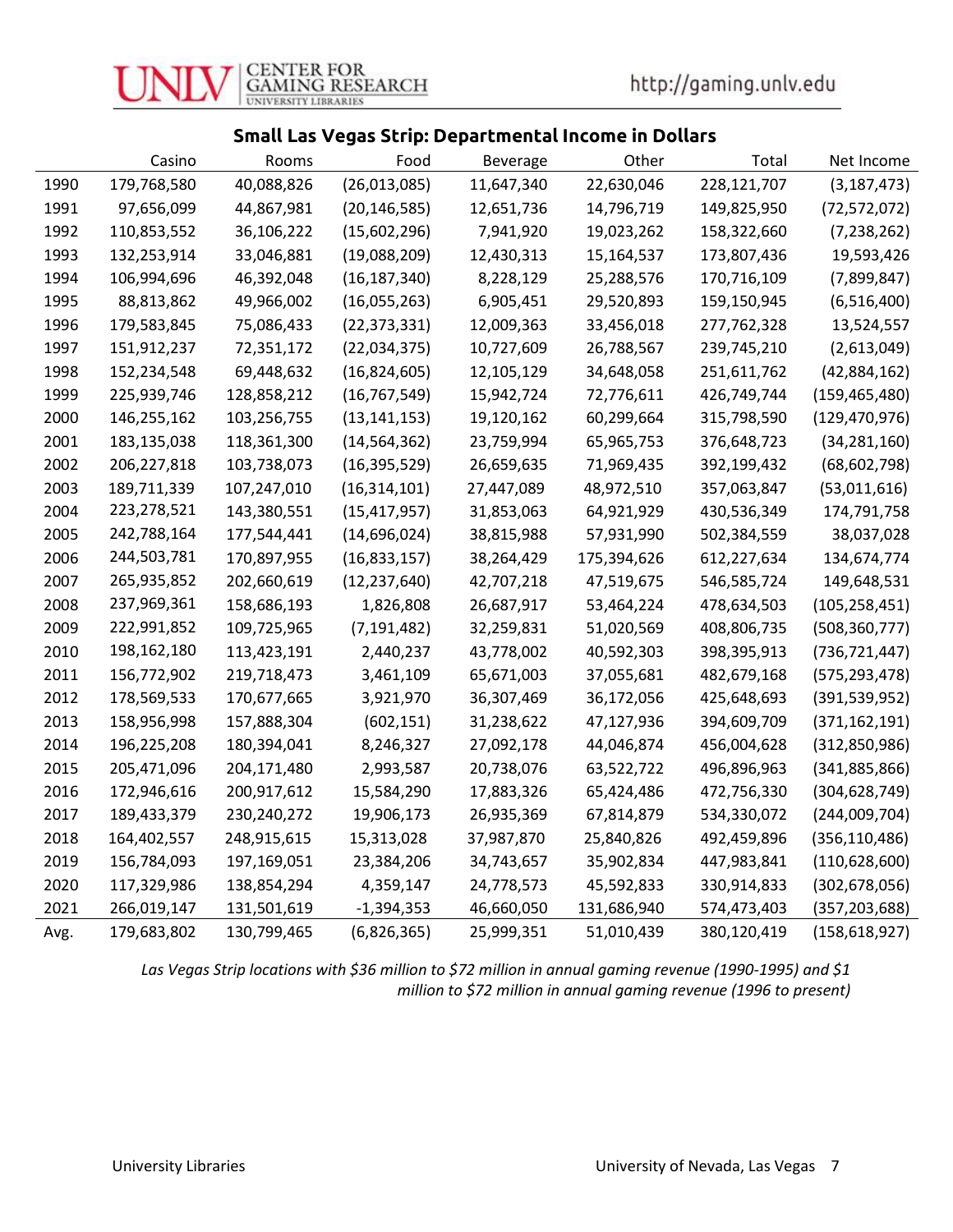

## Downtown Las Vegas: Departmental Income by Percentages

|      | Casino | Rooms | Food     | Beverage | Other | Total | Net Income |
|------|--------|-------|----------|----------|-------|-------|------------|
| 1990 | 52.1%  | 47.0% | $-36.6%$ | 23.3%    | 38.6% | 39.8% | 2.5%       |
| 1991 | 44.6%  | 41.5% | $-40.7%$ | 21.2%    | 48.7% | 33.8% | $-4.0%$    |
| 1992 | 50.0%  | 40.0% | $-36.9%$ | 18.6%    | 43.8% | 36.9% | 3.0%       |
| 1993 | 51.0%  | 41.0% | $-34.9%$ | 16.7%    | 47.7% | 38.3% | 5.6%       |
| 1994 | 50.1%  | 38.7% | $-36.7%$ | 17.5%    | 53.6% | 37.2% | 6.4%       |
| 1995 | 50.5%  | 37.1% | $-37.2%$ | 17.9%    | 49.5% | 37.4% | 8.0%       |
| 1996 | 48.0%  | 40.0% | $-32.9%$ | 6.8%     | 45.9% | 35.1% | 2.0%       |
| 1997 | 46.6%  | 42.3% | $-27.1%$ | 9.7%     | 49.4% | 34.2% | $-4.3%$    |
| 1998 | 46.2%  | 399%  | $-25.9%$ | 7.5%     | 52.3% | 33.8% | $-0.1%$    |
| 1999 | 46.0%  | 36.9% | $-24.8%$ | 6.0%     | 49.1% | 33.3% | 0.7%       |
| 2000 | 46.0%  | 36.1% | 24.6%    | 5.6%     | 56.3% | 33.8% | 2.7%       |
| 2001 | 48.2%  | 38.0% | $-22.0%$ | 7.6%     | 54.2% | 35.6% | 1.9%       |
| 2002 | 46.9%  | 35.4% | $-19.1%$ | 9.4%     | 46.7% | 34.3% | 0.1%       |
| 2003 | 50.2%  | 33.7% | $-16.6%$ | 8.4%     | 54.1% | 37.2% | 2.2%       |
| 2004 | 49.3%  | 38.2% | $-16.5%$ | 16.7%    | 50.2% | 37.0% | 3.9%       |
| 2005 | 49.1%  | 41.9% | $-11.6%$ | 20.8%    | 40.5% | 37.5% | 4.4%       |
| 2006 | 52.2%  | 56.7% | $-12.3%$ | 22.4%    | 68.0% | 44.3% | 11.8%      |
| 2007 | 53.4%  | 47.5% | $-11.5%$ | 21.5%    | 45.0% | 40.7% | 5.9%       |
| 2008 | 52.0%  | 46.3% | $-9.6%$  | 22.3%    | 45.7% | 39.7% | 2.8%       |
| 2009 | 51.2%  | 35.9% | $-7.8%$  | 23.1%    | 50.7% | 38.0% | $-5.6%$    |
| 2010 | 49.0%  | 31.4% | $-5.3%$  | 24.8%    | 49.6% | 36.4% | $-8.1%$    |
| 2011 | 49.8%  | 34.9% | $-3.7%$  | 26.7%    | 52.6% | 37.8% | $-6.7%$    |
| 2012 | 48.9%  | 35.5% | $-4.9%$  | 27.3%    | 52.9% | 37.1% | $-4.9%$    |
| 2013 | 49.4%  | 35.8% | $-5.2%$  | 29.4%    | 49.9% | 37.3% | $-1.9%$    |
| 2014 | 46.7%  | 41.4% | $-7.1%$  | 30.8%    | 50.9% | 36.8% | $-3.6%$    |
| 2015 | 48.1%  | 43.9% | $-5.5%$  | 34.0%    | 53.5% | 38.4% | 6.5%       |
| 2016 | 48.9%  | 46.6% | $-1.2%$  | 39.4%    | 59.7% | 41.1% | 4.7%       |
| 2017 | 49.5%  | 49.3% | $-1.9%$  | 40.5%    | 65.5% | 42.6% | 9.0%       |
| 2018 | 49.2%  | 49.2% | $-1.5%$  | 42.8%    | 67.9% | 43.0% | 9.1%       |
| 2019 | 61.0%  | 49.4% | $-1.6%$  | 50.1%    | 70.1% | 43.3% | 14.7%      |
| 2020 | 56.0%  | 46.0% | 7.8%     | 50.4%    | 67.7% | 45.3% | 2.4%       |
| 2021 | 63.2%  | 44.3% | 4.5%     | 47.3%    | 77.1% | 54.9% | 12.0%      |
| Avg. | 50.1%  | 41.4% | $-14.4%$ | 23.3%    | 53.4% | 38.5% | 2.6%       |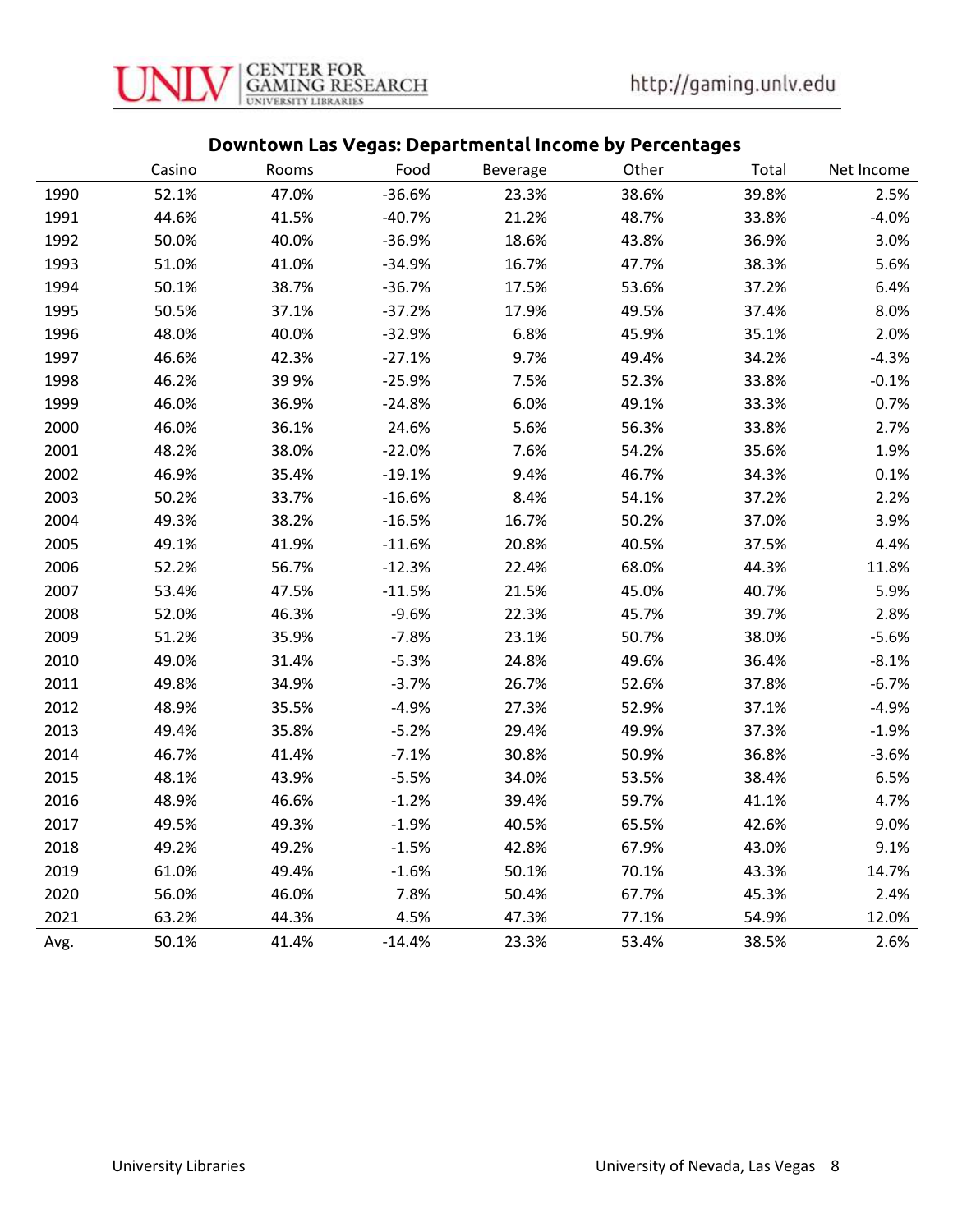#### Downtown Las Vegas: Departmental Income in Dollars

|      | Casino      | Rooms       | Food           | Beverage   | Other      | Total       | Net Income     |
|------|-------------|-------------|----------------|------------|------------|-------------|----------------|
| 1990 | 334,204,733 | 50,450,783  | (37, 433, 073) | 11,171,748 | 19,167,755 | 377,561,946 | 23,602,793     |
| 1991 | 298,366,683 | 43,793,107  | (44, 474, 899) | 10,897,351 | 26,473,381 | 335,055,623 | (39, 364, 216) |
| 1992 | 323,216,023 | 39,597,044  | (41, 258, 904) | 9,033,319  | 21,778,545 | 352,366,027 | 28,384,314     |
| 1993 | 345,353,925 | 43,480,933  | (39, 393, 823) | 7,985,487  | 23,264,102 | 380,690,624 | 55,808,586     |
| 1994 | 329,361,530 | 42,215,599  | (42, 220, 966) | 8,516,575  | 26,366,134 | 364,238,872 | 62,248,173     |
| 1995 | 331,380,710 | 41,054,986  | (41, 432, 502) | 8,309,554  | 26,540,576 | 365,853,324 | 78,324,784     |
| 1996 | 314,036,590 | 49,409,786  | (41, 437, 406) | 2,704,799  | 28,118,139 | 352,831,908 | 20,437,445     |
| 1997 | 320,773,709 | 63,198,050  | (41,580,115)   | 5,374,884  | 46,247,720 | 392,014,248 | (49, 787, 524) |
| 1998 | 315,594,930 | 56,273,230  | (41,524,470)   | 3,938,301  | 45,280,104 | 379,562,095 | (853, 719)     |
| 1999 | 306,846,961 | 52,211,282  | (38,056,038)   | 3,117,973  | 40,453,564 | 364,573,742 | 8,199,111      |
| 2000 | 308,375,539 | 52,209,415  | (37,030,208)   | 2,906,934  | 44,670,794 | 371,132,474 | 29,234,618     |
| 2001 | 323,548,324 | 55,585,237  | (33,461,692)   | 3,962,291  | 43,061,450 | 392,695,610 | 20,787,233     |
| 2002 | 310,085,962 | 52,188,834  | (28, 871, 213) | 4,944,360  | 34,193,698 | 372,541,641 | 581,756        |
| 2003 | 328,937,692 | 48,529,284  | (24, 767, 295) | 4,267,538  | 46,807,164 | 403,774,383 | 23,922,366     |
| 2004 | 322,187,247 | 60,984,982  | (24, 706, 649) | 9,008,814  | 34,709,253 | 402,183,647 | 42,101,520     |
| 2005 | 323,554,453 | 71,794,473  | (18,056,119)   | 12,655,746 | 26,843,737 | 416,792,290 | 49,126,425     |
| 2006 | 335,007,325 | 131,385,206 | (19,407,559)   | 13,737,438 | 67,329,982 | 528,052,392 | 140,638,871    |
| 2007 | 333,555,767 | 88,033,285  | (18, 186, 061) | 13,780,942 | 31,166,968 | 448,350,901 | 64,639,819     |
| 2008 | 319,185,966 | 90,622,561  | (15, 491, 192) | 15,045,932 | 27,744,085 | 437,107,352 | 30,794,009     |
| 2009 | 280,909,476 | 54,488,129  | (11, 441, 355) | 15,076,946 | 30,326,778 | 369,359,974 | (54,054,523)   |
| 2010 | 249,222,852 | 42,568,693  | (7, 377, 882)  | 16,173,110 | 29,056,490 | 329,643,263 | (73, 733, 149) |
| 2011 | 247,230,832 | 49,040,049  | (5,046,581)    | 17,707,733 | 31,309,595 | 340,241,628 | (59,920,976)   |
| 2012 | 250,867,844 | 54,643,070  | (6,963,911)    | 20,665,133 | 31,935,915 | 351,148,051 | (46, 132, 511) |
| 2013 | 249,895,752 | 55,802,600  | (7,406,341)    | 23,179,032 | 29,676,007 | 351,147,050 | (17, 855, 058) |
| 2014 | 237,740,271 | 72,482,405  | (10,049,470)   | 27,024,918 | 32,568,609 | 359,766,733 | (35, 177, 719) |
| 2015 | 254,108,797 | 85,416,364  | (8,505,204)    | 32,934,272 | 39,479,033 | 403,433,262 | 67,986,705     |
| 2016 | 268,577,547 | 99,930,208  | (1,877,130)    | 42,158,093 | 49,024,116 | 457,812,834 | 52,228,286     |
| 2017 | 303,221,846 | 117,836,870 | (3,320,896)    | 46,924,561 | 58,307,574 | 522,969,955 | 110,349,926    |
| 2018 | 311,671,931 | 120,190,270 | (2,530,370)    | 52,769,261 | 60,015,981 | 542,117,073 | 115,353,684    |
| 2019 | 346,992,678 | 120,127,152 | (2,819,697)    | 71,629,489 | 65,346,338 | 601,275,960 | 179,254,633    |
| 2020 | 244,138,999 | 84,850,694  | (10, 186, 847) | 55,542,249 | 47,700,331 | 422,045,426 | 21,914,582     |
| 2021 | 384,076,010 | 63,859,382  | 3,942,992      | 53,573,352 | 60,047,801 | 565,499,537 | 123,198,158    |
| Avg. | 304,757,153 | 67,320,436  | (21, 949, 152) | 19,584,942 | 38,281,616 | 407,932,495 | 30,382,450     |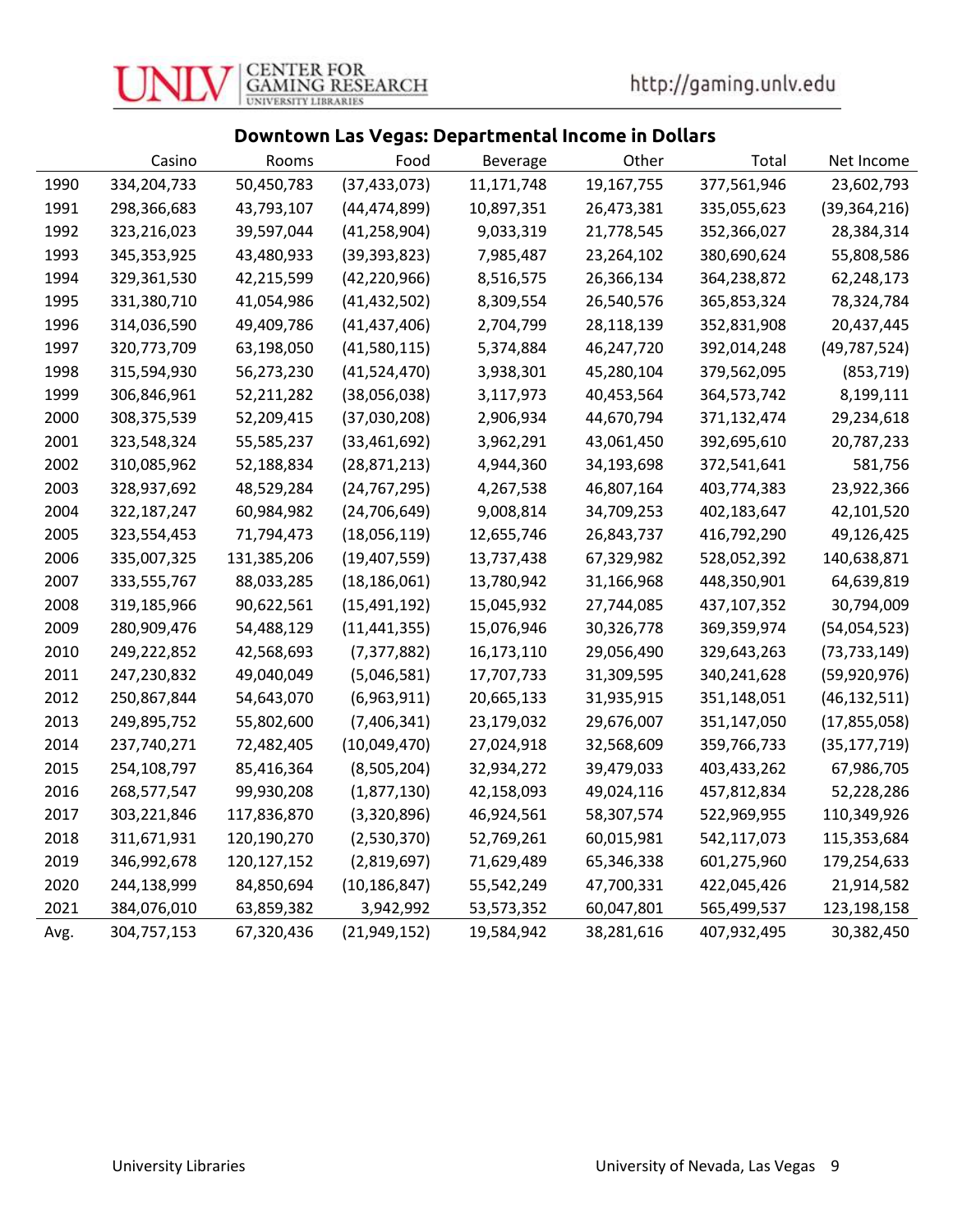

## Boulder Strip: Departmental Income by Percentages

|      | Casino | Rooms | Food     | <b>Beverage</b> | Other | Total | Net Income |
|------|--------|-------|----------|-----------------|-------|-------|------------|
| 1990 | 59.7%  | 52.5% | $-34.6%$ | 12.4%           | 18.6% | 39.3% | 11.4%      |
| 1991 | 58.6%  | 51.0% | $-35.1%$ | 18.1%           | 31.2% | 39.6% | 14.9%      |
| 1992 | 58.6%  | 45.7% | $-28.5%$ | 19.0%           | 28.1% | 40.7% | 17.9%      |
| 1993 | 58.8%  | 39.8% | $-30.0%$ | 19.8%           | 31.1% | 41.1% | 18.4%      |
| 1994 | 58.4%  | 38.5% | $-34.8%$ | 17.4%           | 23.6% | 39.3% | 14.4%      |
| 1995 | 59.6%  | 46.1% | $-32.6%$ | 15.2%           | 24.1% | 39.9% | 8.7%       |
| 1996 | 59.8%  | 49.0% | $-27.8%$ | 16.5%           | 32.7% | 41.9% | 12.1%      |
| 1997 | 59.3%  | 55.6% | $-22.6%$ | 17.7%           | 30.9% | 43.0% | 11.0%      |
| 1998 | 56.0%  | 52.0% | $-21.5%$ | 19.4%           | 35.3% | 41.1% | 8.7%       |
| 1999 | 55.9%  | 49.3% | $-24.0%$ | 20.0%           | 37.5% | 41.3% | 5.9%       |
| 2000 | 56.2%  | 50.8% | $-22.2%$ | 21.2%           | 47.1% | 42.9% | 6.2%       |
| 2001 | 54.8%  | 52.1% | $-23.7%$ | 21.5%           | 33.4% | 41.4% | 2.9%       |
| 2002 | 56.3%  | 51.8% | $-22.4%$ | 33.9%           | 39.3% | 43.9% | 4.5%       |
| 2003 | 56.8%  | 53.0% | $-17.8%$ | 20.6%           | 48.7% | 44.8% | 10.6%      |
| 2004 | 58.0%  | 56.1% | $-24.0%$ | 21.4%           | 40.0% | 45.6% | 9.9%       |
| 2005 | 61.2%  | 58.1% | $-21.3%$ | 21.9%           | 38.0% | 49.1% | 17.9%      |
| 2006 | 62.1%  | 58.6% | $-21.5%$ | 24.6%           | 35.4% | 49.7% | 15.9%      |
| 2007 | 61.0%  | 57.9% | $-21.5%$ | 23.3%           | 30.2% | 48.2% | 11.6%      |
| 2008 | 59.8%  | 56.9% | $-20.1%$ | 22.2%           | 22.1% | 46.9% | $-0.5%$    |
| 2009 | 54.7%  | 45.1% | $-17.8%$ | 20.2%           | 32.7% | 41.9% | $-68.4%$   |
| 2010 | 52.8%  | 40.1% | $-16.0%$ | 18.7%           | 30.1% | 39.6% | $-33.9%$   |
| 2011 | 52.7%  | 41.4% | $-16.6%$ | 20.6%           | 26.8% | 39.7% | $-34.2%$   |
| 2012 | 53.6%  | 41.7% | $-20.8%$ | 18.8%           | 21.8% | 39.4% | 2.7%       |
| 2013 | 55.0%  | 41.3% | $-17.1%$ | 20.8%           | 27.5% | 41.0% | 3.8%       |
| 2014 | 52.2%  | 44.8% | $-15.2%$ | 18.1%           | 29.1% | 39.7% | 7.6%       |
| 2015 | 54.0%  | 45.4% | $-12.4%$ | 14.2%           | 22.8% | 40.8% | 7.4%       |
| 2016 | 53.9%  | 49.8% | $-11.2%$ | 13.0%           | 37.0% | 41.8% | 9.6%       |
| 2017 | 53.6%  | 50.4% | $-15.6%$ | 14.4%           | 45.0% | 41.4% | 7.8%       |
| 2018 | 54.0%  | 54.0% | $-10.7%$ | 23.2%           | 31.2% | 42.6% | 12.8%      |
| 2019 | 72.6%  | 58.6% | $-7.4%$  | 44.0%           | 37.2% | 54.9% | 18.6%      |
| 2020 | 70.7%  | 56.6% | $-14.0%$ | 38.1%           | 33.3% | 52.3% | 9.3%       |
| 2021 | 78.1%  | 55.6% | $-14.6%$ | 46.0%           | 56.5% | 66.7% | 34.8%      |
| Avg. | 58.3%  | 50.0% | $-21.1%$ | 21.8%           | 33.1% | 43.8% | 5.6%       |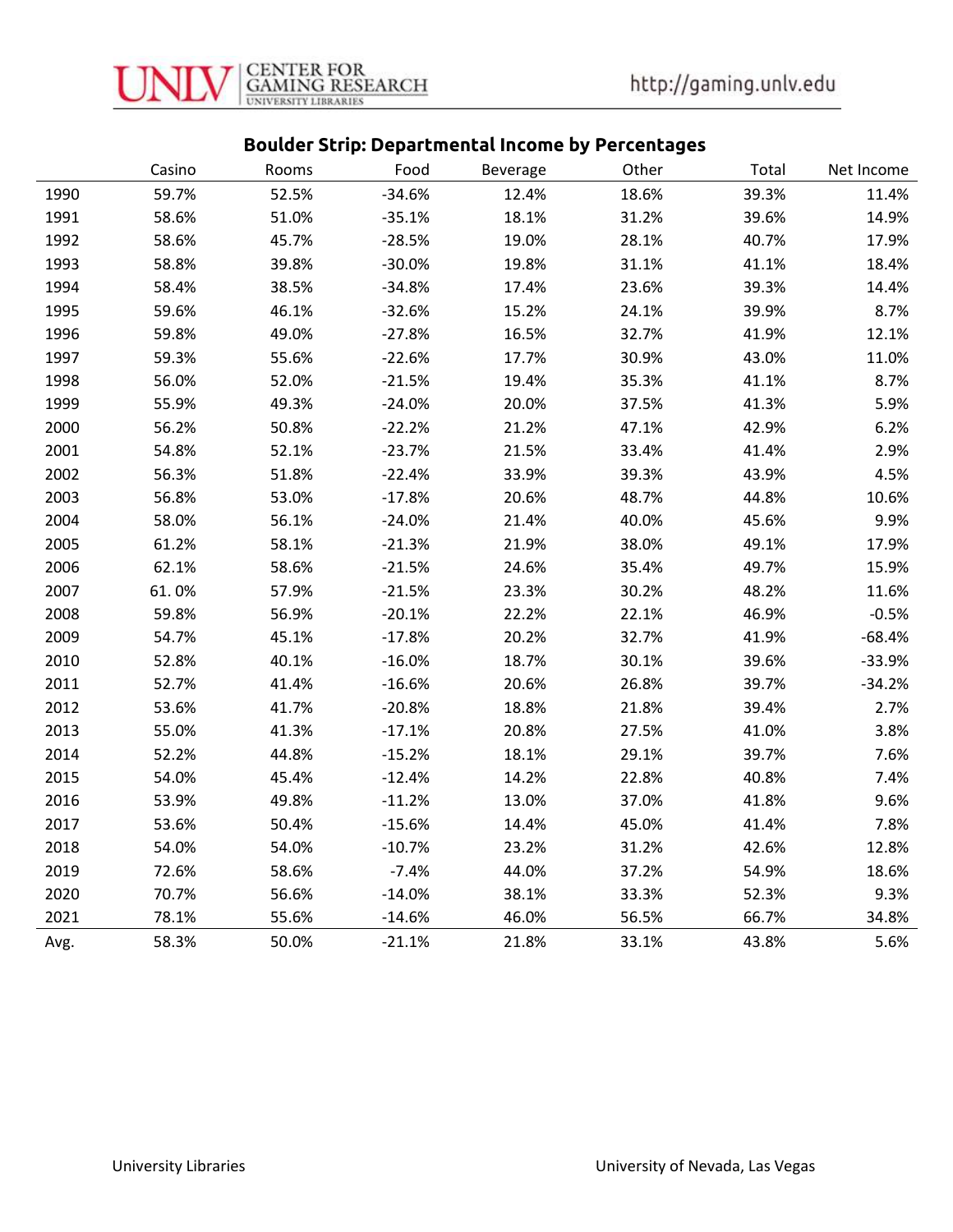

## Boulder Strip: Departmental Income in Dollars

|      | Casino      | Rooms      | Food           | <b>Beverage</b> | Other      | Total       | Net Income      |
|------|-------------|------------|----------------|-----------------|------------|-------------|-----------------|
| 1990 | 81,885,357  | 3,250,745  | (10, 307, 059) | 1,396,230       | 3,261,002  | 79,486,275  | 23,129,249      |
| 1991 | 84,041,826  | 3,001,199  | (11, 111, 642) | 2,335,298       | 5,658,871  | 83,925,552  | 31,574,945      |
| 1992 | 88,427,133  | 2,527,504  | (9,071,050)    | 2,577,140       | 5,128,243  | 89,588,970  | 39,455,320      |
| 1993 | 95,130,866  | 2,324,150  | (9,870,872)    | 2,928,557       | 6,322,661  | 96,835,362  | 43,298,291      |
| 1994 | 104,621,728 | 1,791,593  | (12,838,690)   | 2,957,960       | 4,857,819  | 101,390,410 | 37,159,183      |
| 1995 | 161,263,076 | 7,549,796  | (19, 815, 876) | 3,781,023       | 6,224,705  | 159,002,724 | 34,536,907      |
| 1996 | 199,516,220 | 10,119,205 | (20, 376, 902) | 4,794,615       | 8,685,586  | 202,738,724 | 58,285,649      |
| 1997 | 217,969,354 | 13,933,775 | (17, 956, 352) | 5,527,276       | 8,415,521  | 227,889,574 | 58,492,470      |
| 1998 | 261,078,783 | 16,727,529 | (21, 792, 786) | 7,189,374       | 11,022,164 | 274,225,064 | 57,923,777      |
| 1999 | 299,824,189 | 16,194,040 | (26, 167, 776) | 7,828,250       | 11,050,683 | 308,729,386 | 44,432,425      |
| 2000 | 327,779,095 | 18,522,158 | (24,888,333)   | 8,551,983       | 13,532,782 | 343,527,685 | 50,054,283      |
| 2001 | 328,295,480 | 19,992,814 | (26, 846, 383) | 8,704,653       | 10,999,281 | 341,145,845 | 24,245,853      |
| 2002 | 364,427,976 | 21,723,163 | (25,833,138)   | 18,502,164      | 13,108,737 | 391,928,902 | 40,082,565      |
| 2003 | 394,636,691 | 24,613,863 | (21, 828, 283) | 9,717,960       | 17,135,137 | 424,275,368 | 100,014,960     |
| 2004 | 440,477,990 | 29,566,189 | (29,750,096)   | 10,661,338      | 14,754,556 | 465,709,977 | 100,877,975     |
| 2005 | 537,268,913 | 38,722,975 | (28, 307, 821) | 11,422,810      | 16,725,023 | 575,831,900 | 210,499,817     |
| 2006 | 588,072,239 | 45,582,751 | (31, 221, 792) | 12,757,633      | 18,290,556 | 633,481,387 | 201,867,068     |
| 2007 | 581,999,672 | 46,544,191 | (32,866,475)   | 12,748,797      | 15,724,576 | 624,150,761 | 150,706,765     |
| 2008 | 548,653,430 | 44,119,029 | (30, 204, 381) | 12,887,726      | 9,806,127  | 585,261,931 | (6, 116, 545)   |
| 2009 | 473,849,263 | 31,045,946 | (28, 363, 815) | 12,559,556      | 15,449,606 | 504,540,556 | (823, 397, 865) |
| 2010 | 431,556,430 | 27,683,549 | (25, 771, 295) | 11,510,040      | 17,734,915 | 462,713,639 | (396, 517, 303) |
| 2011 | 436,824,307 | 29,094,307 | (26, 365, 458) | 12,409,347      | 16,892,043 | 468,854,546 | (403, 668, 174) |
| 2012 | 459,139,982 | 31,296,064 | (34,036,134)   | 11,511,783      | 14,739,048 | 482,650,743 | 32,611,761      |
| 2013 | 454,243,389 | 30,699,032 | (28, 352, 507) | 12,408,045      | 13,642,354 | 482,640,313 | 44,220,334      |
| 2014 | 432,457,474 | 34,477,093 | (25,058,937)   | 10,254,432      | 14,108,978 | 466,239,040 | 89,066,484      |
| 2015 | 458,625,708 | 37,413,387 | (21, 442, 438) | 7,690,339       | 11,534,861 | 493,821,857 | 89,924,062      |
| 2016 | 465,876,473 | 45,054,579 | (19, 712, 794) | 7,004,724       | 19,111,459 | 517,334,441 | 119,273,962     |
| 2017 | 467,742,527 | 49,827,681 | (27, 663, 141) | 8,656,493       | 22,847,812 | 521,411,372 | 98,646,664      |
| 2018 | 491,943,372 | 52,714,963 | (19, 327, 137) | 15,403,996      | 17,412,106 | 558,147,300 | 167,645,867     |
| 2019 | 519,850,262 | 60,851,755 | (13, 236, 782) | 39,538,669      | 20,261,338 | 627,265,242 | 212,201,298     |
| 2020 | 394,429,256 | 44,861,594 | (18,673,492)   | 25,593,184      | 13,867,987 | 460,078,529 | 81,765,488      |
| 2021 | 629,548,415 | 35,427,205 | (11, 875, 357) | 32,837,684      | 23,230,746 | 709,168,693 | 369,545,231     |
| Avg. | 369,420,527 | 27,414,182 | (22, 216, 719) | 11,082,784      | 13,173,040 | 398,874,752 | 30,682,461      |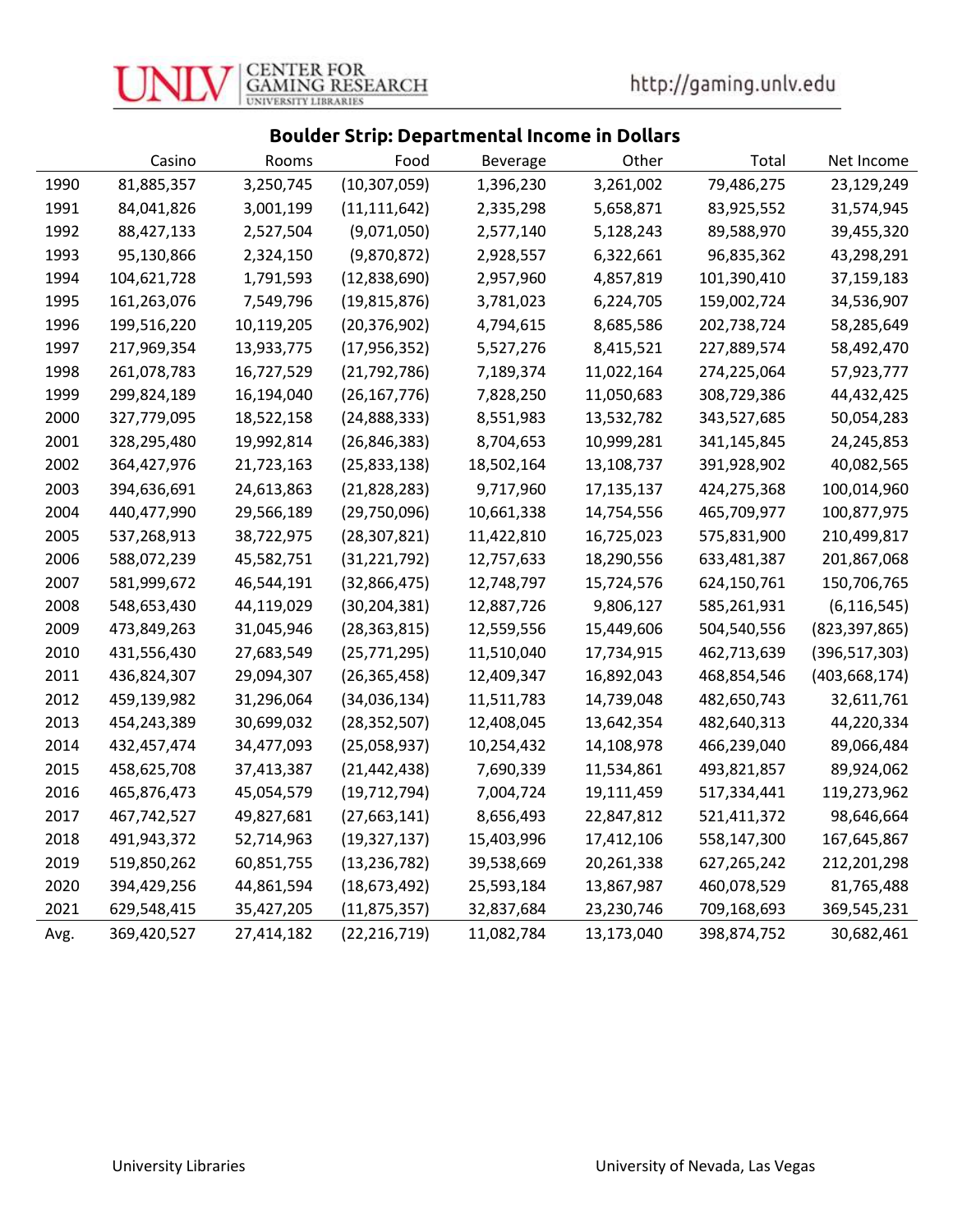

#### Washoe County: Departmental Income by Percentages

|      | Casino | Rooms | Food     | <b>Beverage</b> | Other | Total | Net Income |
|------|--------|-------|----------|-----------------|-------|-------|------------|
| 1990 | 55.0%  | 58.7% | $-10.2%$ | 35.3%           | 25.3% | 43.4% | 6.0%       |
| 1991 | 55.3%  | 58.2% | $-9.6%$  | 34.7%           | 21.8% | 43.4% | 7.7%       |
| 1992 | 56.1%  | 59.7% | $-7.7%$  | 34.6%           | 24.1% | 45.0% | 10.3%      |
| 1993 | 56.2%  | 60.8% | $-7.5%$  | 35.6%           | 27.4% | 45.4% | 11.1%      |
| 1994 | 53.7%  | 60.4% | $-8.5%$  | 37.3%           | 30.7% | 43.9% | 12.5%      |
| 1995 | 53.4%  | 59.0% | $-10.6%$ | 36.3%           | 26.7% | 42.6% | 9.8%       |
| 1996 | 52.0%  | 56.8% | $-12.6%$ | 37.8%           | 19.3% | 40.5% | 6.4%       |
| 1997 | 51.9%  | 56.7% | $-10.2%$ | 375%            | 28.7% | 41.1% | 4.9%       |
| 1998 | 50.8%  | 57.7% | $-8.4%$  | 39.6%           | 25.4% | 40.4% | 5.6%       |
| 1999 | 51.5%  | 57.6% | $-8.4%$  | 40.8%           | 22.4% | 40.6% | 4.3%       |
| 2000 | 52.3%  | 57.5% | $-7.8%$  | 40.3%           | 20.5% | 40.5% | 4.4%       |
| 2001 | 51.2%  | 57.8% | $-5.9%$  | 40.4%           | 9.5%  | 38.7% | 3.7%       |
| 2002 | 49.6%  | 56.3% | $-3.4%$  | 36.2%           | 16.3% | 38.5% | 0.5%       |
| 2003 | 49.1%  | 56.4% | $-2.7%$  | 40.7%           | 14.0% | 38.8% | 2.6%       |
| 2004 | 48.5%  | 59.1% | $-2.8%$  | 42.0%           | 13.0% | 39.0% | 2.3%       |
| 2005 | 48.4%  | 60.2% | $-0.7%$  | 42.0%           | 19.4% | 39.8% | 3.7%       |
| 2006 | 47.9%  | 61.0% | $-0.1%$  | 42.8%           | 28.6% | 40.6% | 6.7%       |
| 2007 | 47.5%  | 61.6% | $-0.7%$  | 42.4%           | 22.6% | 40.0% | 6.9%       |
| 2008 | 46.2%  | 59.6% | $-2.2%$  | 41.3%           | 34.6% | 39.4% | 3.5%       |
| 2009 | 42.8%  | 57.2% | 1.9%     | 43.2%           | 26.5% | 37.1% | $-3.0%$    |
| 2010 | 42.7%  | 57.0% | 0.9%     | 43.1%           | 26.9% | 37.1% | $-1.8%$    |
| 2011 | 43.6%  | 54.7% | $-1.1%$  | 42.0%           | 16.2% | 35.8% | $-3.1%$    |
| 2012 | 44.4%  | 55.3% | 1.0%     | 45.7%           | 40.0% | 38.7% | $-7.1%$    |
| 2013 | 45.9%  | 53.0% | 1.4%     | 40,1%           | 14.3% | 37.1% | 0.1%       |
| 2014 | 46.5%  | 53.0% | 1.5%     | 39.0%           | 23.6% | 37.8% | 2.1%       |
| 2015 | 46.9%  | 56.6% | 2.4%     | 34.2%           | 32.0% | 39.1% | $-0.5%$    |
| 2016 | 47.0%  | 60.3% | 4.2%     | 38.1%           | 26.8% | 40.1% | 9.4%       |
| 2017 | 50.7%  | 59.1% | 3.0%     | 40.0%           | 33.8% | 42.6% | 8.2%       |
| 2018 | 53.7%  | 60.1% | 2.7%     | 45.6%           | 34.2% | 45.0% | 5.8%       |
| 2019 | 61.6%  | 63.3% | 2.3%     | 54.6%           | 34.4% | 48.5% | 8.9%       |
| 2020 | 58.8%  | 61.3% | $-3.2%$  | 57.5%           | 45.3% | 47.4% | 1.8%       |
| 2021 | 70.0%  | 62.8% | 1.9%     | 61.1%           | 44.0% | 57.7% | 20.8%      |
| Avg. | 51.0%  | 58.4% | $-3.5%$  | 41.5%           | 25.9% | 41.4% | 4.9%       |